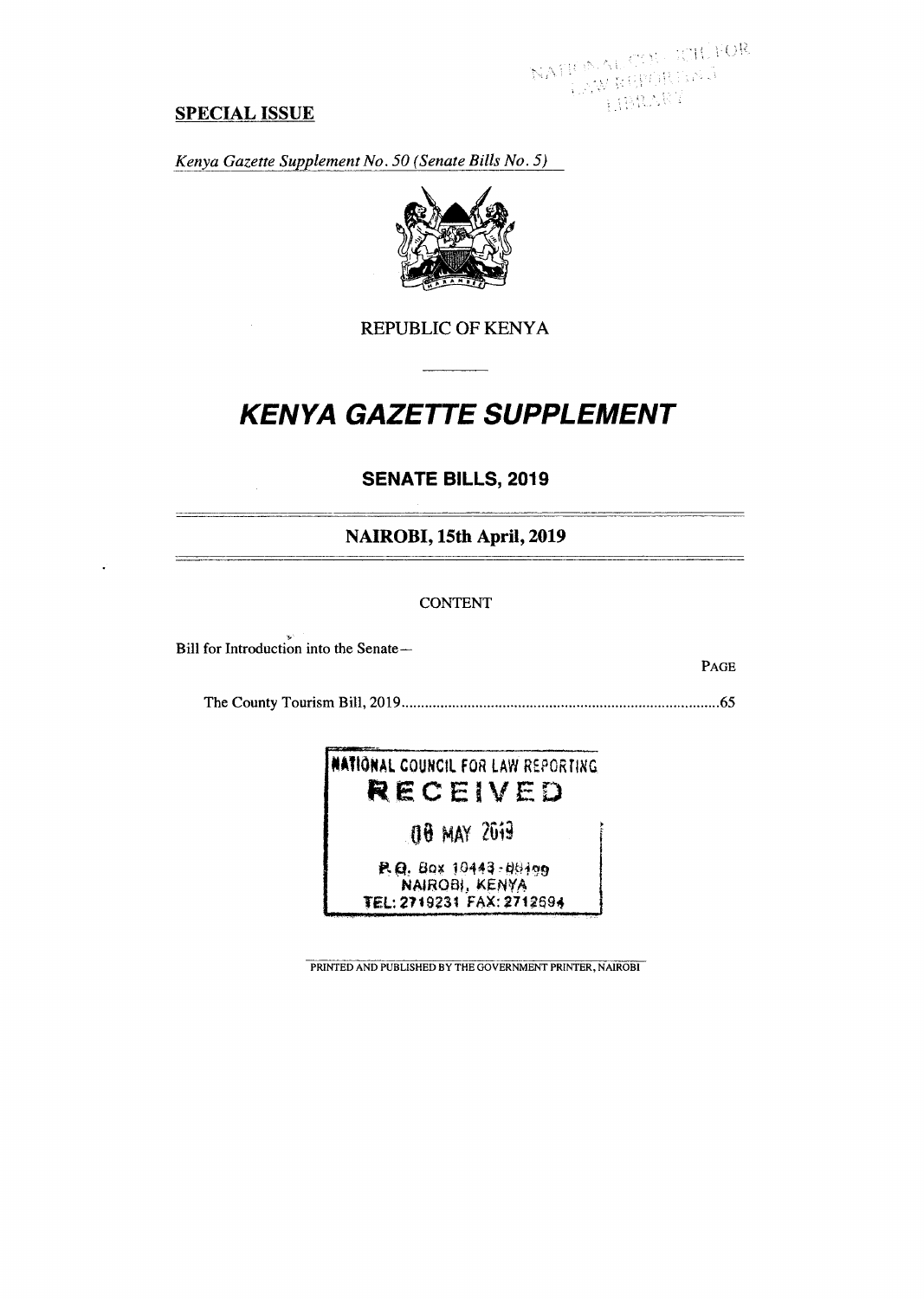#### 65

## **THE COUNTY TOURISM BILL, 2019 ARRANGEMENT OF CLAUSES**

*Clause* 

## **PART I—PRELIMINARY**

- 1 —Short title
- 2—Interpretation
- 3 —Application
- 4—Duties of the county executive committee member
- 5—Special local tourism management area
- 6—Licence
- 7—Transfer of licence
- 8—Suspension of a licence
- 9—Cancellation of a licence
- 10—Representation to the county executive committee member
- 11—Effect of suspension or cancellation
- 12—Registers
- 13—Offences
- 14—Regulations
- 15— County legislation
- 16— Conflict of laws

**FIRST SCHEDULE —** Local Tourism Activities And Services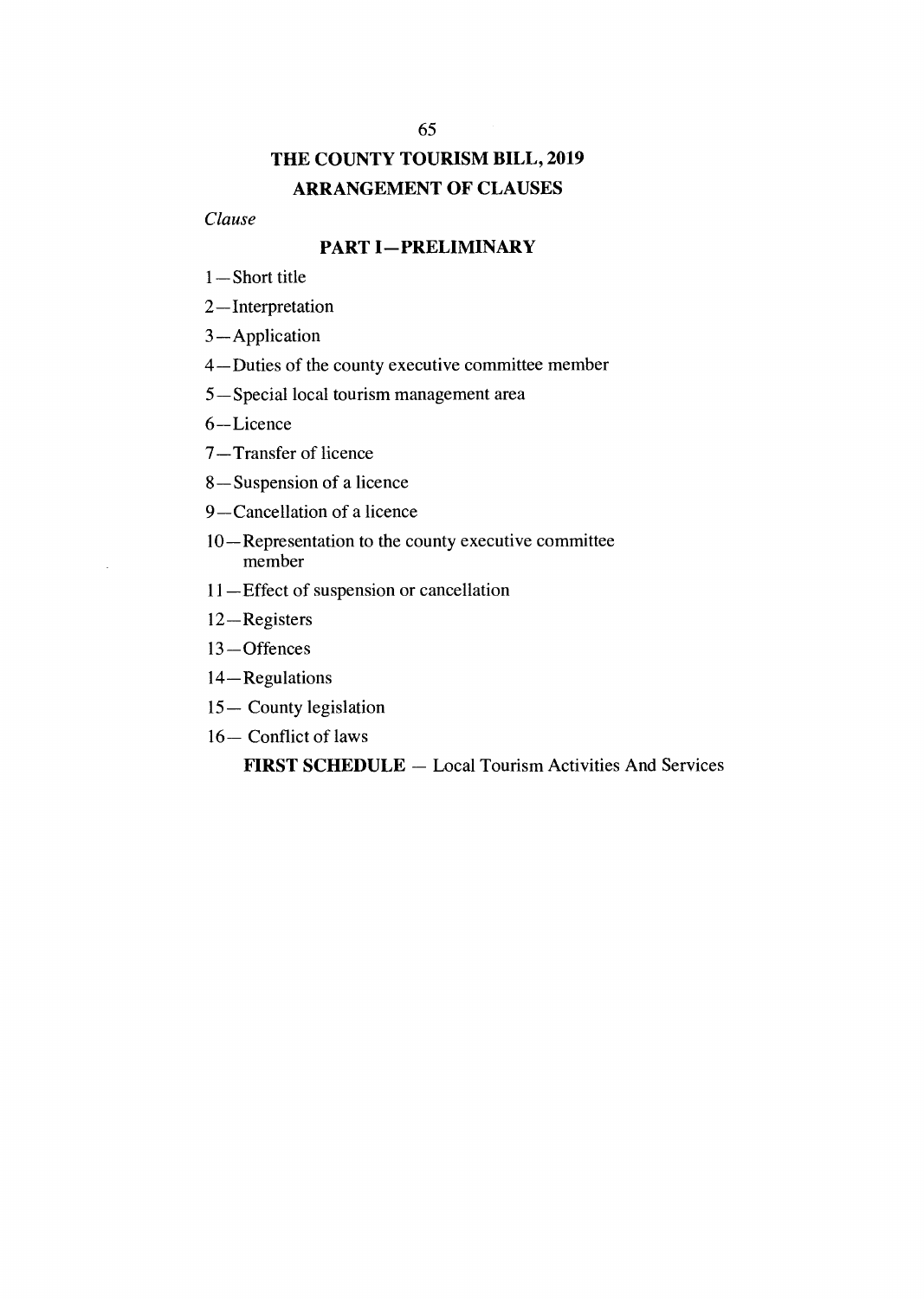#### **THE COUNTY TOURISM BILL, 2019**

#### **A Bill for**

**AN ACT of Parliament to provide for the development, management, marketing and promotion of local tourism by county governments; the regulation of sustainable local tourism and related activities and services; and for connected purposes.** 

**ENACTED** by the Parliament of Kenya, as follows**—**

#### **PART I—PRELIMINARY**

1. This Act may be cited as the County Tourism Act, 2019. Short title.

2. In this  $Act-$ 

"Authority" means the Tourism Regulatory Authority established under section 4 the Tourism Act;

"county executive committee member" means the county executive committee member responsible for matters relating to tourism in the respective county;

"local tourism" —

- (a) means the tourism activities and services set out under the First Schedule to this Act; and
- (b) includes tourism activities based on local cultural identity, beliefs, practices and values with the participation of local communities.

"local tourism area" means an area designated as a tourism area under section 5;

"special local tourism management area" means an area designated as a special tourism management area under section 6; and

"Tribunal" has the meaning assigned to it under the Tourism Act;

"tourism" means the activities of a person travelling to and staying in a place outside his or her usual abode for more than twenty-four hours, but not more than one consecutive year, for leisure, business or other purpose, not being a work related activity remunerated from within the place visited.

No. 28 of 2011

Interpretation.

No. 28 of 2011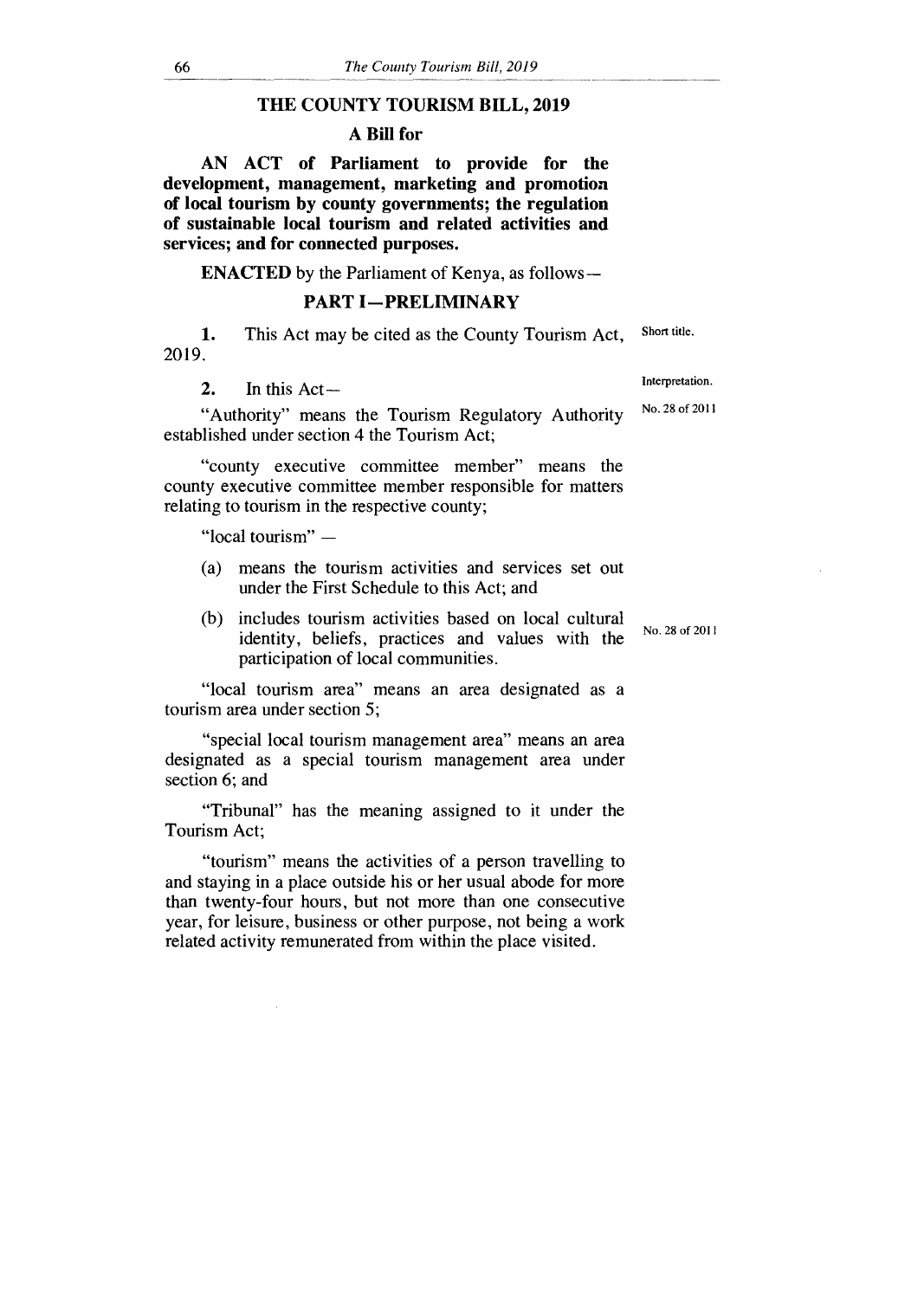**3.** This Act shall apply to local tourism within a respective county provided that provisions amending the Tourism Act shall not be restricted to local tourism.

**4.** (1) The county executive committee member Duties of the shall—

- (a) formulate a local tourism strategy at least once member. every five years, in accordance with which the tourism sector in the respective county shall be developed, marketed and managed;
- (b) market the county as a desirable tourist destination;
- (c) encourage and facilitate the sustainable development of local tourism in the county;
- (d) formulate guidelines and prescribe measures for sustainable local tourism in the county;
- (e) identify local tourism market needs and trends within the county and advise the Authority and tourism stakeholders accordingly;
- (f) regulate local tourism activities and services within the county in accordance with the national tourism strategies;
- (g) issue, suspend or revoke licences for local tourism activities and services;
- (h) monitor and assess local tourism activities and services within the county to enhance continuous improvement and adherence to sound principles and practices of sustainable tourism; and
- perform any other functions that are necessary for the fulfillment of any of the county executive committee member's functions under this Act. (i)

(2) The county executive committee member shall consider the views of members of the public in the county in the performance of functions under this Act.

**5.** (1) The county executive committee member may, by notice in the County Gazette and upon conducting public participation in the county, designate an area as a special local tourism management area where the county executive committee member considers the area to be—

Special local tourism management area.

Application. No. 28 of 2011

county executive committee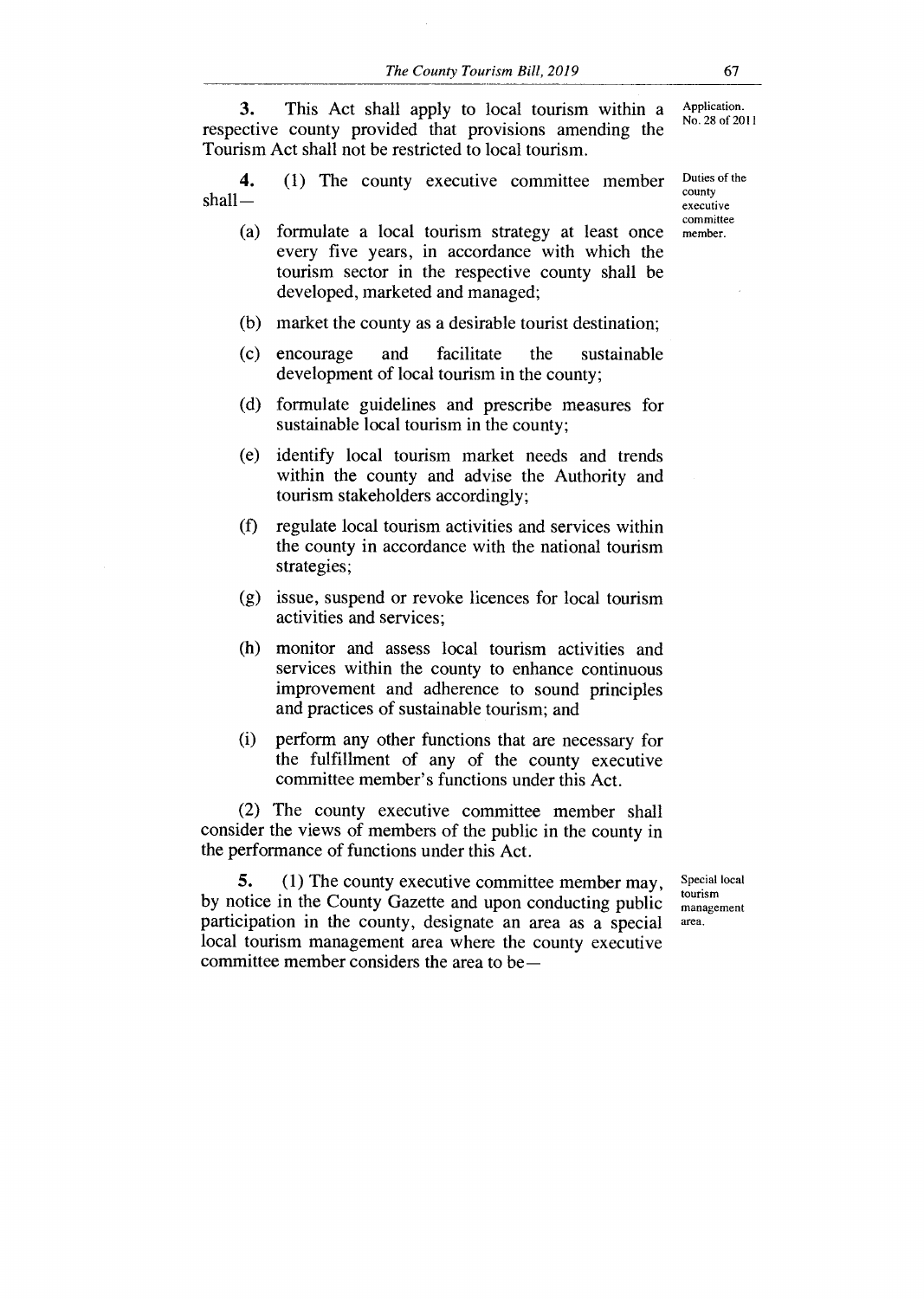- (a) of archaeological, ecological or historical significance; or
- (b) of cultural or spiritual significance;

(2) When making a designation under subsection (1), the county executive committee member may restrict local tourism operators or local tourism activities in the designated area.

**6.** (1) A person shall not undertake any local tourism activity unless that person has a licence issued by the county executive committee member. Licence.

(2) A person seeking a licence or a variation of a licence shall apply to the county executive committee member in such manner and form as may be prescribed by the county executive committee member in county legislation.

(3) An application for a licence or for the variation of a licence under subsection (2) shall be accompanied by such fees as may be prescribed by the Authority the county executive committee member in county legislation.

(4) The county executive committee member shall, in considering the licence application, have regard to the material considerations which include —

- (a) the local tourism strategy;
- (b) the protection of fragile environmental resources, ecosystems and habitats;

No. 8 of 1999

- (c) an environmental impact assessment licence issued under Part VI of the Environmental Management and Co-ordination Act;
- (d) any representations received from members of the public; and
- (e) a recommendation or approval from any other relevant authority as may be necessary.

(6) After considering an application made under this section, the county executive committee member may grant the applicant the licence or variation applied for or may refuse the grant, and may attach to the licence granted terms or conditions as the county executive committee member may consider necessary.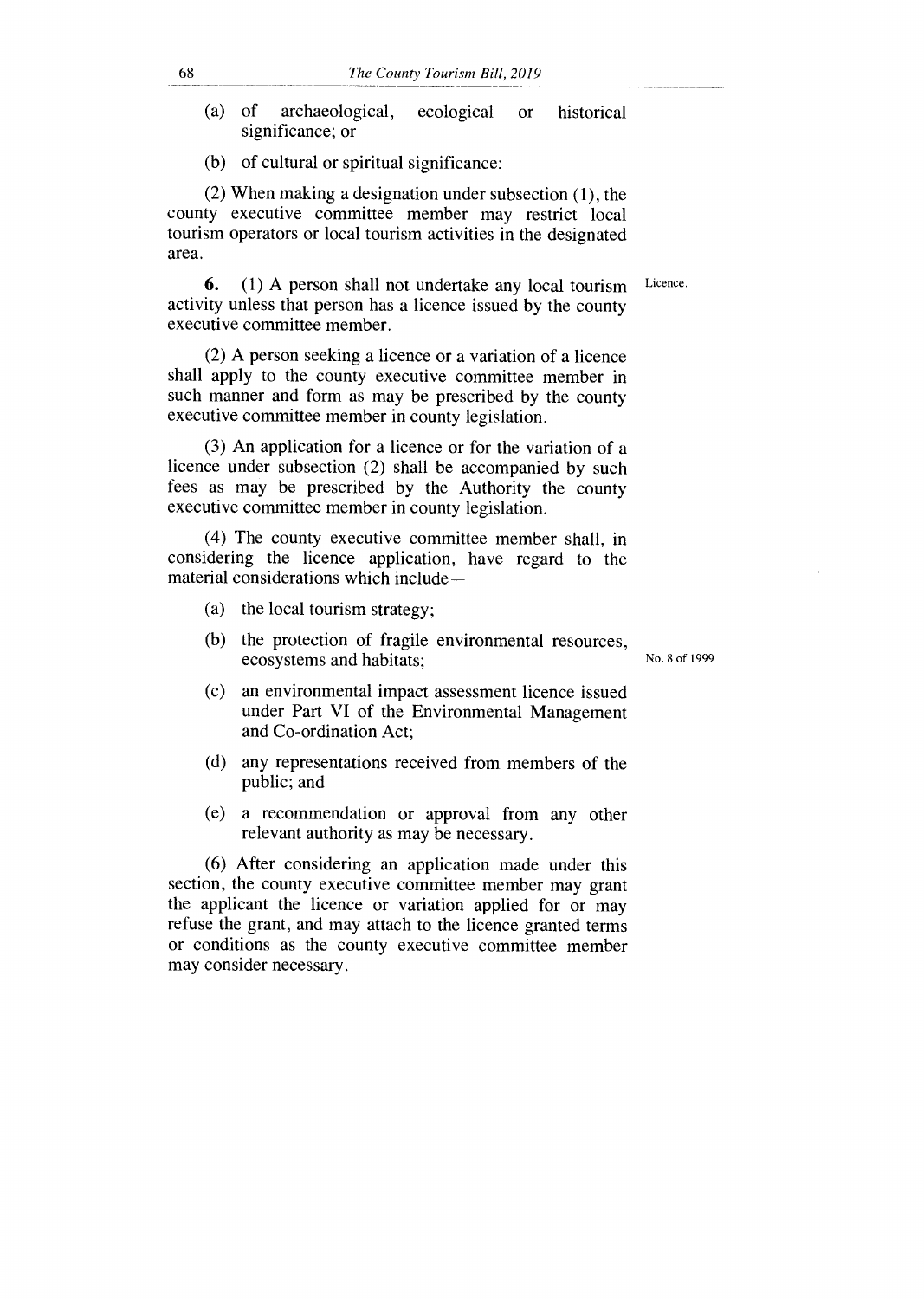(7) A licence issued under this Act shall expire on  $31<sup>st</sup>$ December of the year in respect of which it is issued.

(8) An application for the renewal of an existing licence shall be made at least two months before the expiry date of the existing licence.

**7.** (1) A licence issued under this Act may be transferred by the holder to another person only in respect of the local tourism activity in relation to which that licence was issued.

(2) Where a licence is transferred under this section, the person to whom it is transferred and the person transferring it shall in writing jointly notify the county executive committee member of the transfer within thirty days after the transfer.

(3) Where no joint notification of a transfer is given in accordance with subsection (2), the licence shall be deemed not to have been transferred.

(4) A transfer of a licence under this section shall take effect on the date the county executive committee member is notified of that transfer.

**8.** The county executive committee member may, subject to section 11, suspend a licence issued under this Act where— Suspension of a licence.

- (a) a licensee is being investigated in relation to an offence under this Act;
- (b) an allegation of misconduct has been made against a licensee;
- (c) the licensee made a false declaration in the application for the licence; or
- (d) a licensee has contravened a provision of this Act.

**9.** The county executive committee member shall, subject to section 11, cancel a licence where a licensee —

- (a) is convicted of an offence under this Act; or
- (b) ceases to be qualified for the issue of a licence under this Act.

10. (1) The county executive committee member shall not suspend or cancel a licence unless the county executive committee member has given the licensee at least thirty days

Cancellation of a licence.

Representation to the county executive committee member.

Transfer of licence.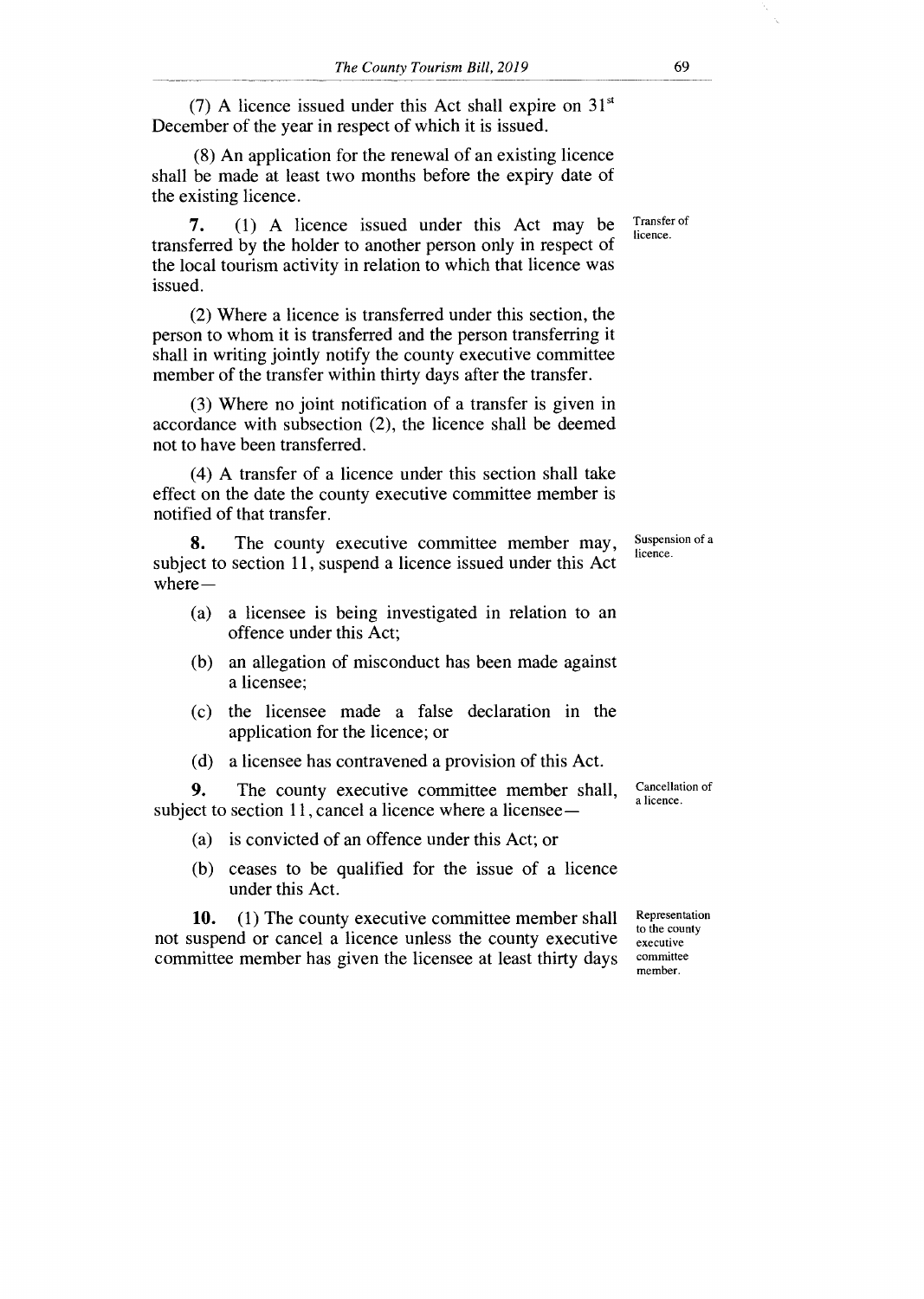notice of its intention to suspend or cancel the licence and has provided the licensee with an opportunity to make a representation to the county executive committee member.

(2) A licensee who is not satisfied with a decision made under subsection (1) may appeal to the Tribunal within twenty eight days from the date of receipt of the decision.

11. A person whose licence has been suspended or cancelled shall not engage in the local tourism activity in respect of which the licence was granted during the duration of suspension or after cancellation.

12. (1) The county executive committee member shall Registers. keep and maintain registers of —

- (a) all licences issued under this Act;
- (b) local tourism facilities, activities and services licensed under this Act; and
- (c) all public and private sector institutions or associations involved in local tourism or related activities and services in the county.

(2) The county executive committee member shall provide the Authority with updated copies of registers kept and maintained under this section every month.

(3) All registers kept and maintained under this section shall be open for inspection by members of the public during official working hours at offices designated by the county executive committee member on the payment of a fee prescribed by the Authority.

- 13. (1) A person who Offences.
- (a) breaches or fails to comply with the provisions of this Act;
- (b) breaches or fails to comply with any of the terms or conditions of a licence issued under this Act
- (c) obstructs a person in the execution of powers or duties under this Act;
- (d) knowingly or recklessly makes a statement or representation which is false;
- (e) knowingly or recklessly furnishes a document or information required under this Act which is false; or

Effect of suspension or cancellation.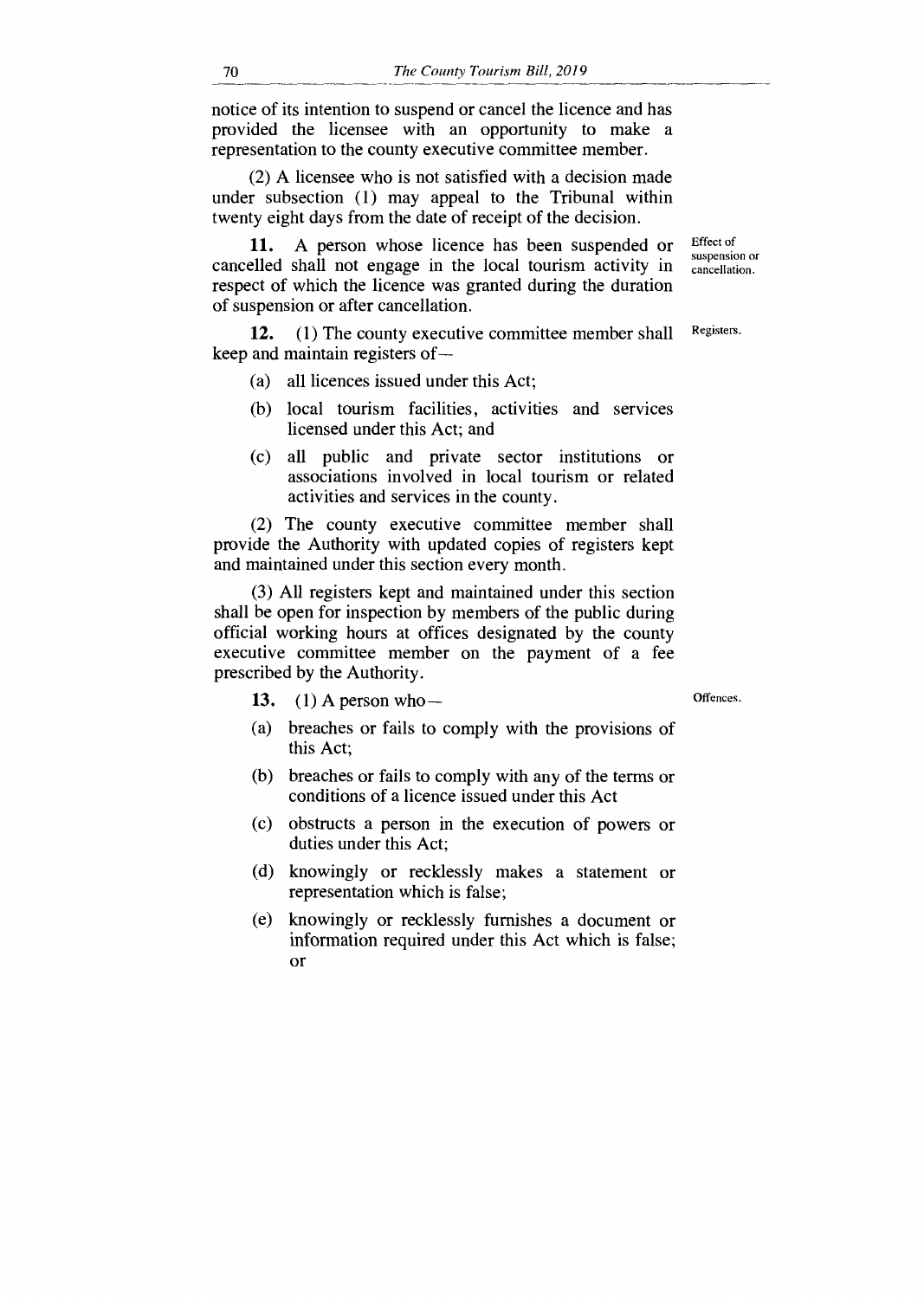(f) knowingly or recklessly uses or furnishes a fake or forged or invalid licence or a licence that has been altered without authorization commits an offence.

(2) A person who is found guilty of an offence under subsection (1) is liable, on conviction,-

- (a) in the case of a natural person, to a fine not exceeding five hundred thousand shillings or to imprisonment for a term not exceeding one year or to both such fine and imprisonment; and
- (b) in the case of a body corporate, to a fine not exceeding two million shillings.

(3) Where a body corporate is found guilty of an offence under this Act, every principal officer of that corporation is deemed to have committed an offence and is liable, on conviction, to a fine not exceeding five hundred thousand shillings or to imprisonment for a term not exceeding one year or to both such fine and imprisonment.

Regulations.

**14.** (1) The county executive committee member may make Regulations, not inconsistent with this Act, for the better carrying out of the provisions of this Act.

(2) In particular and without prejudice to the generality of the power conferred by sub-section (1), the county executive committee member shall make Regulations prescribing—

- (a) the conditions which a licence may be granted or issued under this Act;
- (b) the procedures to be followed and forms required when applying for a licence;
- (c) anything which is required to be prescribed or is necessary to give effect to this Act.

**15.** (1) A county may enact county legislation to make provision for local tourism in the respective county.

County legislation.

(2) Where a provision of legislation enacted by a county is inconsistent with this Act, that provision shall prevail.

**16.** Where a provision of the Tourism Act is inconsistent with the provisions of this Act, the provisions of this Act shall prevail.

Conflict of laws. No. 28 of 2011.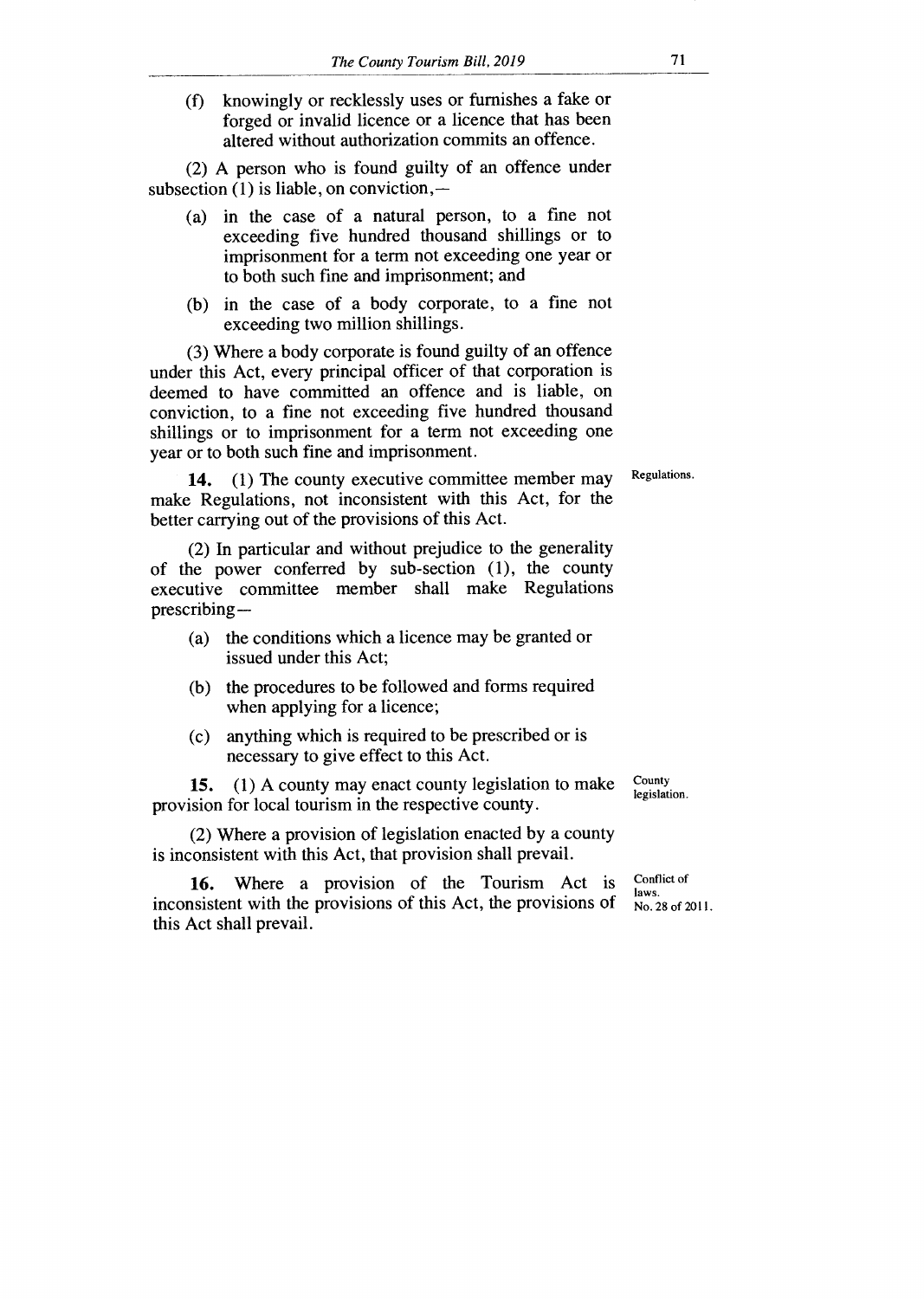#### FIRST SCHEDULE

[section 2]

## LOCAL TOURISM ACTIVITIES AND SERVICES

(a) Class "A" enterprises —

- (i) hotels;
- (ii) members clubs;
- (iii) motels;
- (iv) inns;
- (v) hostels;
- (vi) health and spa resorts;
- (vii) tree houses;
- (viii) floatels;
- (ix) service flats;
- (x) service apartments;
- (xi) beach cottages;
- (xii) holiday cottages;
- (xiii) tented camps;
- (xiv) bandas;
- (xv) cultural homes and centres;
- (xvi) villas;
- (xvii) homestays;
- (xviii) guest houses; and
- (xix) cottages and private residences engaged in guest house services.
- (b) Class "B" enterprises
	- (i) water sports;
	- (ii) balloon operators; and
	- (iii) boat excursions.
- (c) Class "C" enterprises
	- (i) game fishing outfitters; and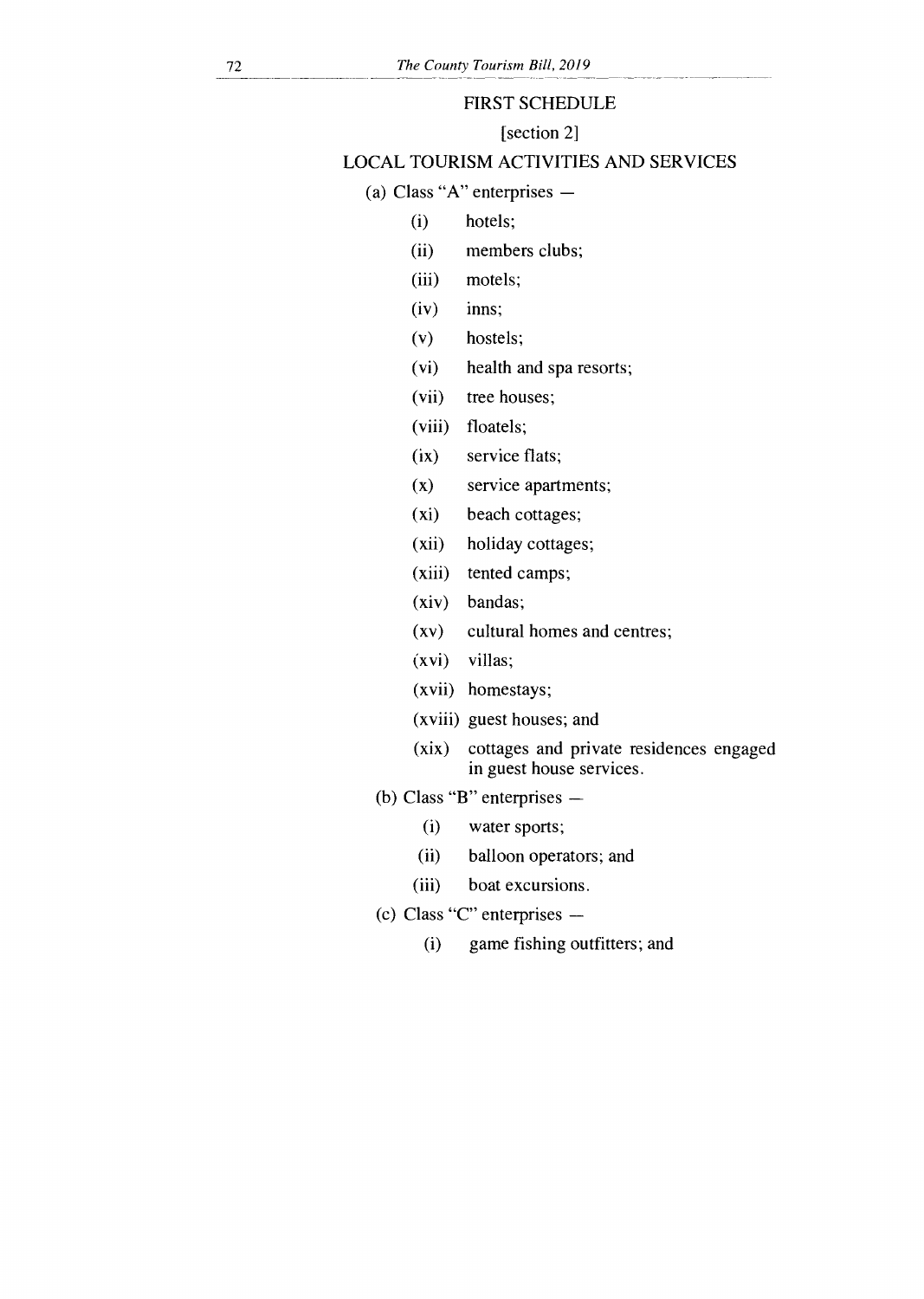- (ii) amusement parks.
- (d) Class "D" enterprises
	- (i) local traditional boat operators;
	- (ii) curio vendors;
	- (iii) general vendors; and
	- (iv) beach operators.
- (e) Class "F" enterprises
	- (i) restaurants; and
	- (ii) other food and beverage services.
- (f) Class "G" enterprises: entertainment facilities.
- (g) Class "H" enterprises: conference and event services.